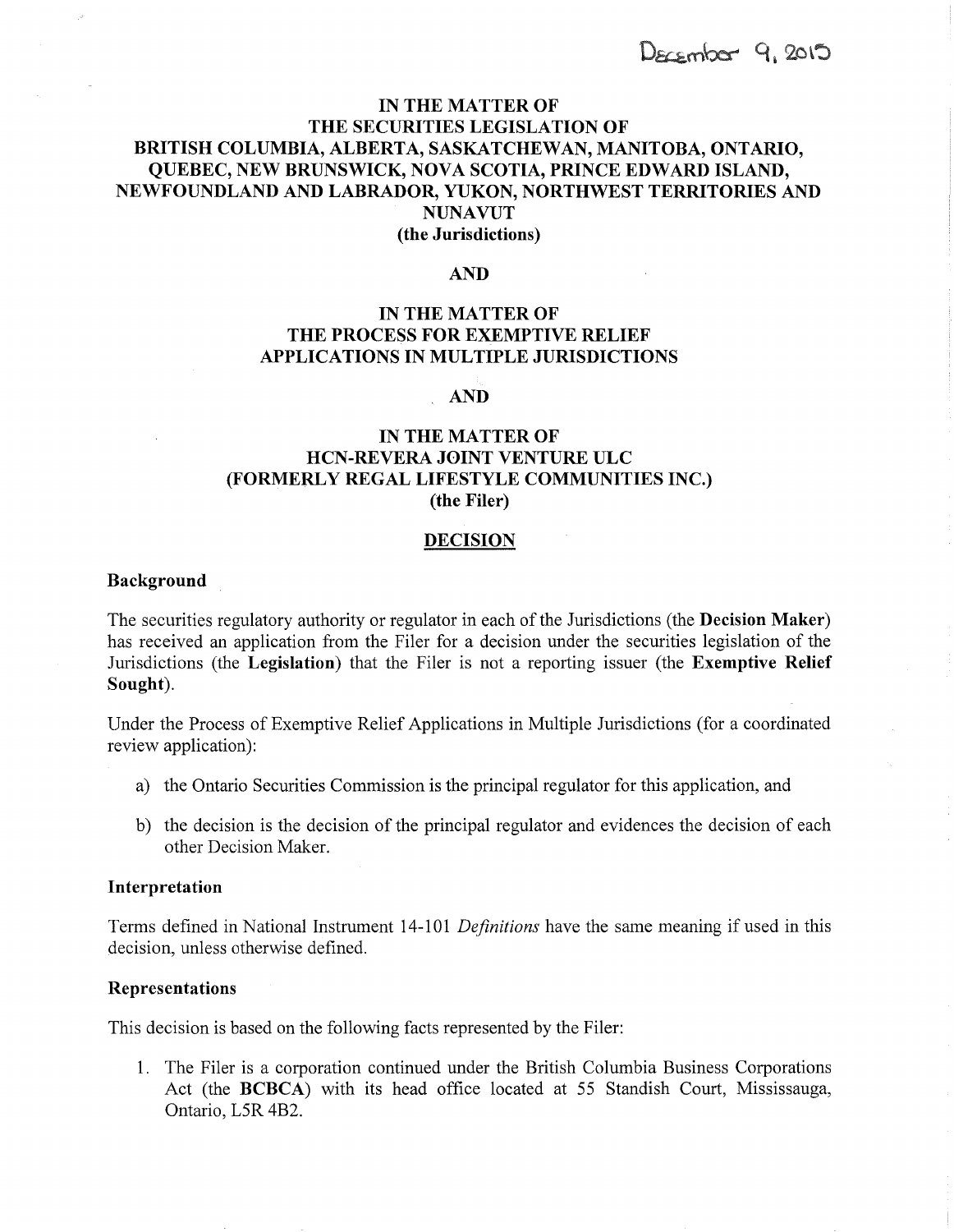2. The Filer is a reporting issuer in each of the Jurisdictions.

 $\label{eq:R1} \mathcal{F} = \mathcal{F} \left( \mathcal{F} \right) \otimes \mathcal{F} \left( \mathcal{F} \right) \otimes \mathcal{F} \left( \mathcal{F} \right) \otimes \mathcal{F} \left( \mathcal{F} \right) \otimes \mathcal{F} \left( \mathcal{F} \right) \otimes \mathcal{F} \left( \mathcal{F} \right) \otimes \mathcal{F} \left( \mathcal{F} \right) \otimes \mathcal{F} \left( \mathcal{F} \right) \otimes \mathcal{F} \left( \mathcal{F} \right) \otimes \mathcal{F} \left( \mathcal{F} \$ 

- 3. On October 26, 2015, the Filer and HCN-Revera Joint Venture ULC **(HCN-Revera)**  completed a plan of arrangement under the *Business Corporations Act* (Ontario) (the **Arrangement)** pursuant to which, among other things, HCN-Revera acquired all of the issued and outstanding common shares of the Filer (the **Common Shares).** In addition, all of the 6.0% convertible unsecured subordinated debentures of the Filer (the **Debentures**) were redeemed for cash on November 4, 2015. Pursuant to the **Debentures**) were redeemed for cash on November 4, 2015. Arrangement, the Filer became a wholly-owned subsidiary of HCN-Revera and no longer has any outstanding securities, including debt securities, held by the public.
- 4. At the close of business on October 27, 2015, the Common Shares were de-listed from the Toronto Stock Exchange (the **TSX)** and at the close of business on November 4, 2015, the Debentures were de-listed from the TSX.
- 5. The Filer is not in default of any of its obligations as a reporting issuer under the Legislation, other than its obligation to file interim financial statements and related management's discussion and analysis for the nine months ended September 30, 2015 as required under National Instrument 51-102 *Continuous Disclosure Obligations,* and the related certification of such financial statements and management's discussion and analysis as required under National Instrument 52-109 *Certification of Disclosure in Issuers' Annual and Interim Filings.*
- 6. The outstanding securities of the Filer, including debt securities, are beneficially owned, directly or indirectly, by fewer than 15 securityholders in each of the Jurisdictions and fewer than 51 securityholders in total worldwide.
- 7. No securities of the Filer are traded in Canada or another country on a marketplace as defined in National Instrument 21-101 *Marketplace Operation* or any other facility for bringing together buyers and sellers of securities where trading data is publicly reported.
- 8. The Filer has no current intention to seek public financing by way of an offering of securities.
- 9. The Filer is applying for a decision that it is not a reporting issuer in all of the Jurisdictions.
- 10. The Filer is not eligible to use the simplified procedure under CSA Staff Notice 12-307 *Applications for a Decision that an Issuer is not a Reporting Issuer* because it remains a reporting issuer in British Columbia and because it is in default of certain filing obligations under the Legislation as described in paragraph 5 above.
- 11. The Filer did not voluntarily surrender its status as a reporting issuer in British Columbia pursuant to British Columbia Instrument 11-502 *Voluntary Surrender of Reporting Issuer*  Status because it chose to avoid the 10-day waiting period under that instrument.
- 12. Upon the grant of the Exemptive Relief Sought, the Filer will no longer be a reporting issuer or the equivalent in any jurisdiction in Canada.